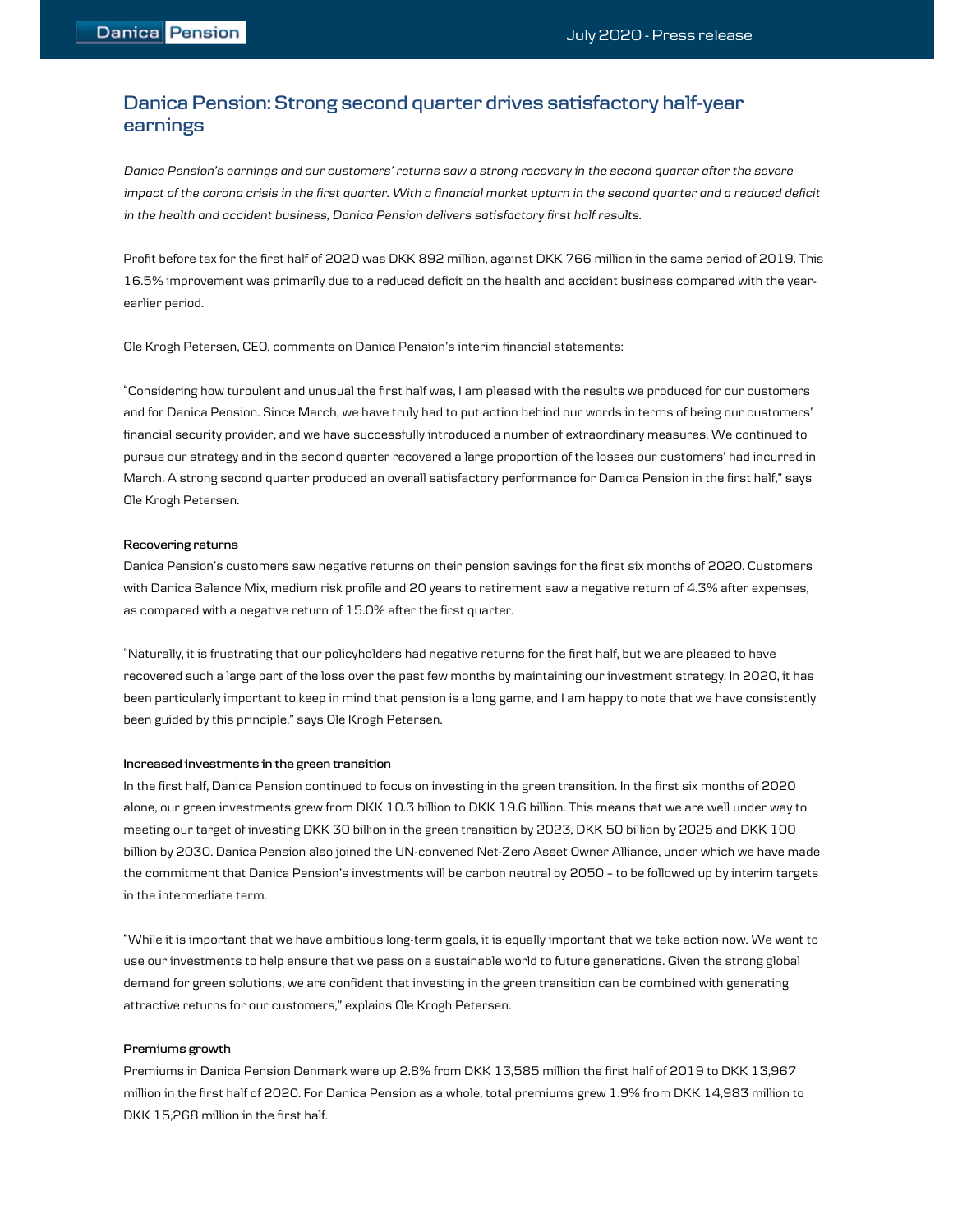Welcoming 200,000 new customers from SEB Pension in Denmark to Danica Pension has been a huge task, but we have now reached a stage where we can shift our focus to attracting new customers, while on a daily basis working extremely hard to make all our customers feel even more well cared for and secure," says Ole Krogh Petersen.

## **Reduced deficit on health and accident business**

For the first half of 2020, Danica Pension posted a loss of DKK 300 million on the health and accident business, against a loss of DKK 504 million in the same period of 2019. The improvement was largely due to an improved investment result.

We are not satisfied with incurring a loss of this magnitude on the health and accident business, but we are pleased to see things moving in the right direction," states Ole Krogh Petersen. He continues:

It is essential that we provide security for our customers in the health and accident area. If we can do this, and if we succeed in reducing absence due to illness, it will benefit our customers individually, businesses and society at large, and naturally also Danica Pension.

In early 2020, we launched Danica Pension Step CareTM, a new healthcare initiative aimed at prevention as well as at improving the treatment of our customers' physical and mental issues by offering uniform treatment all over Denmark, fast action without a doctor's referral and a more coaching approach with a single point of contact.

## **Ready to help during a difficult time**

In keeping with our aim to be our customers' financial security provider, we have focused a great deal on how best to promote security in the severe and extraordinary circumstances brought on by the corona crisis in the first half of 2020.

It is important that we take responsibility in an uncertain and insecure situation like this. We have therefore sought to help our customers and society in every way we can. In the health and accident area, for example, we have introduced a number of new initiatives to reduce absence due to illness. We have lent a helping hand to our many self-employed customers, and we have been in dialogue with a number of commercial tenants concerning a deferment of their rent payments. Going forward, we will continue to focus on what we can do to help our customers, businesses and society get through the crisis as well as possible," says Ole Krogh Petersen and continues:

It is also important that we learn from this crisis, and one thing we have learned is that our customers have thoroughly embraced our digital solutions for general pension advice as well as in the health and accident area, as we are currently helping many more customers than before the crisis via video consultations - and this is entirely because our customers are demanding, and are happy with, our digital solutions.